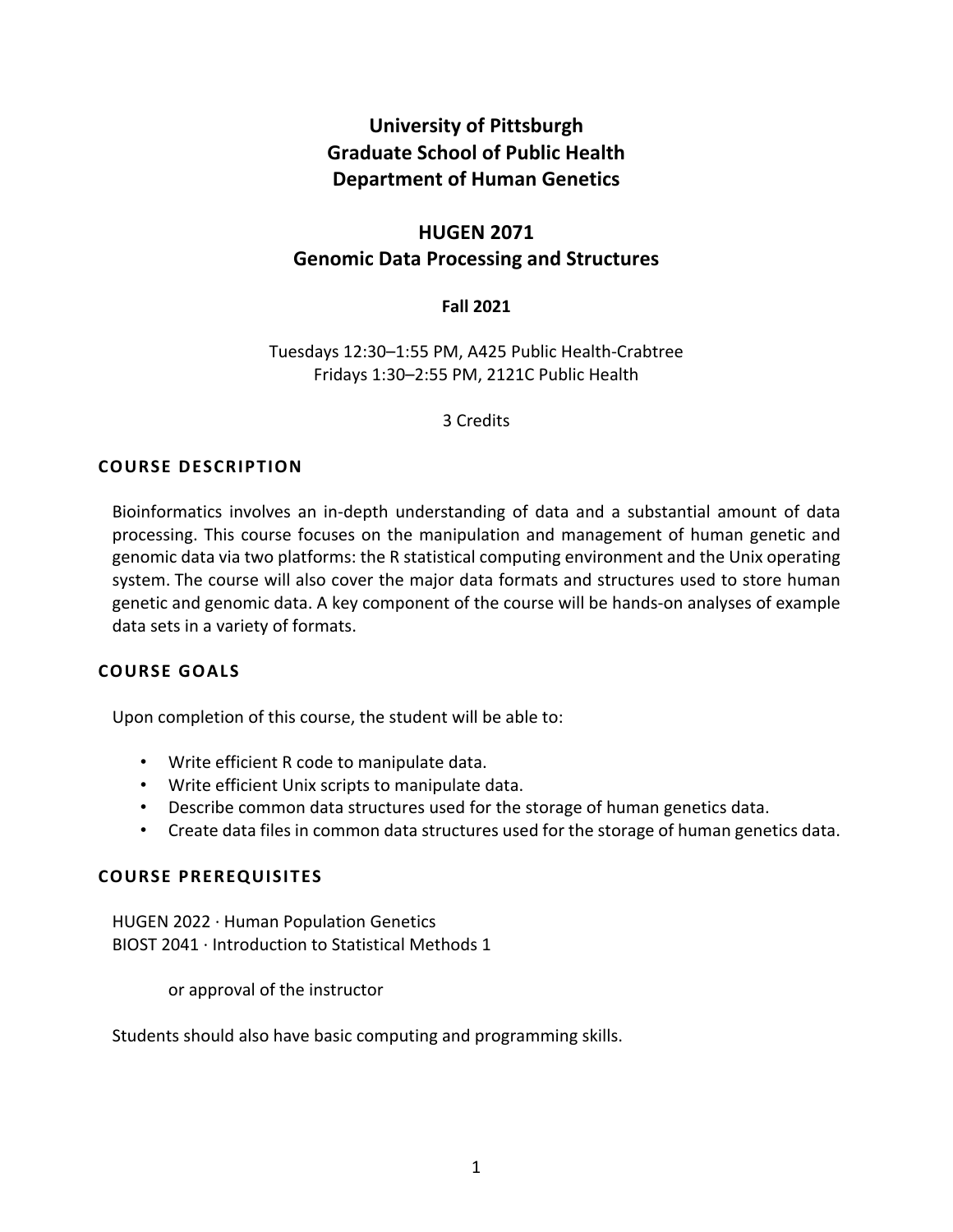# **FACULTY**

**Daniel E. Weeks, Ph.D.** 3117 Public Health 412-624-5388 weeks@pitt.edu Office Hours available upon request

# **Jon Chernus, Ph.D.** Office: TBD Phone: TBD jmc108@pitt.edu Office hours available upon request

# **CANVAS AND GITHUB CLASSROOM INSTRUCTION**

This course will extensively use the University's Canvas site (canvas.pitt.edu) and GitHub Classroom (classroom.github.com). To login to Canvas, you must have a Pitt account. Each lecture will be accompanied by supporting material and further reading, all of which will be made available around the time of the lecture. It is the student's responsibility to check for, and read, this material. Discussion topics related to the course may also be posted on Canvas, and, for the purpose of determining a student's grade, participation in these discussions will be considered as equivalent to participation in class discussion. The instructors will use Canvas as the primary means of communicating with the students, who are expected to check the site on a regular basis throughout the semester. GitHub Classroom will complement Canvas by providing a mechanism for distributing and submitting coding assignments and coding projects, as well as enabling collaborative team coding assignments using state-of-the-art source code control systems. Using GitHub Classroom will also enable students to learn to use versioning in their coding and to code within a reproducible research paradigm.

## **Accessibility**

Ensuring an accessible and pleasant experience to all users, regardless of disability, is a key focus of Canvas. The Canvas platform was built using the most modern HTML and CSS technologies, and is committed to W3C's Web Accessibility Initiative and §508 guidelines. GitHub Classroom's compliance with §508 guidelines can be found at government.github.com/accessibility/.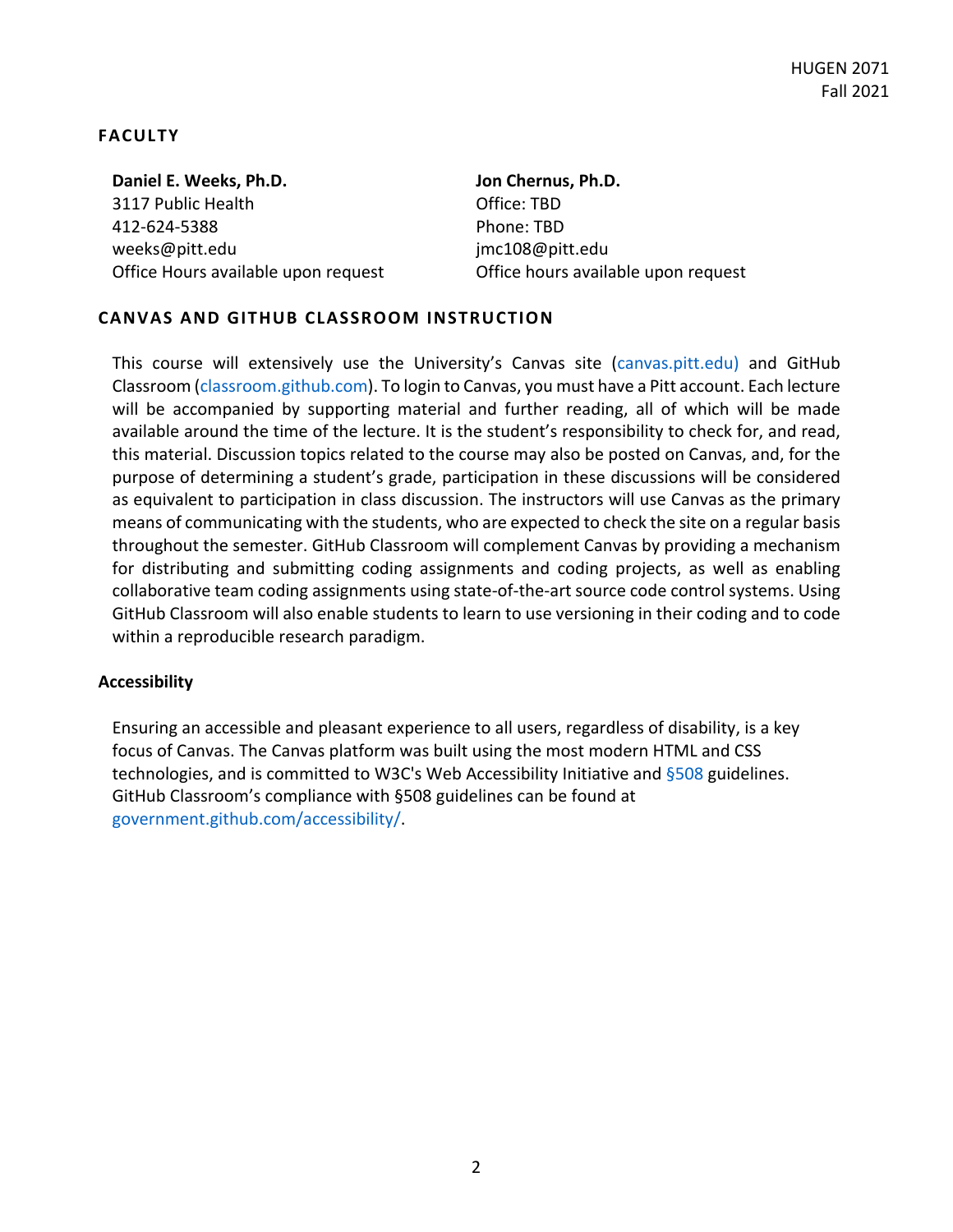## **HEALTH AND SAFETY**

During this pandemic, it is extremely important that you abide by the public health regulations , the University of Pittsburgh's health standards and guidelines, and Pitt's Health Rules. These rules have been developed to protect the health and safety of all of us. Universal face covering is required in all classrooms and in every building on campus, without exceptions, regardless of vaccination status. This means you must wear a face covering that properly covers your nose and mouth when you are in the classroom (and therefore eating and drinking in class are not allowed). If you do not comply, you will be asked to leave class. It is your responsibility have the required face covering when entering a university building or classroom. For the most up-to-date information and guidance, please visit coronavirus.pitt.edu and check your Pitt email for updates before each class. If you are required to isolate or quarantine, become sick, or are unable to come to class, contact the instructors as soon as possible to discuss arrangements.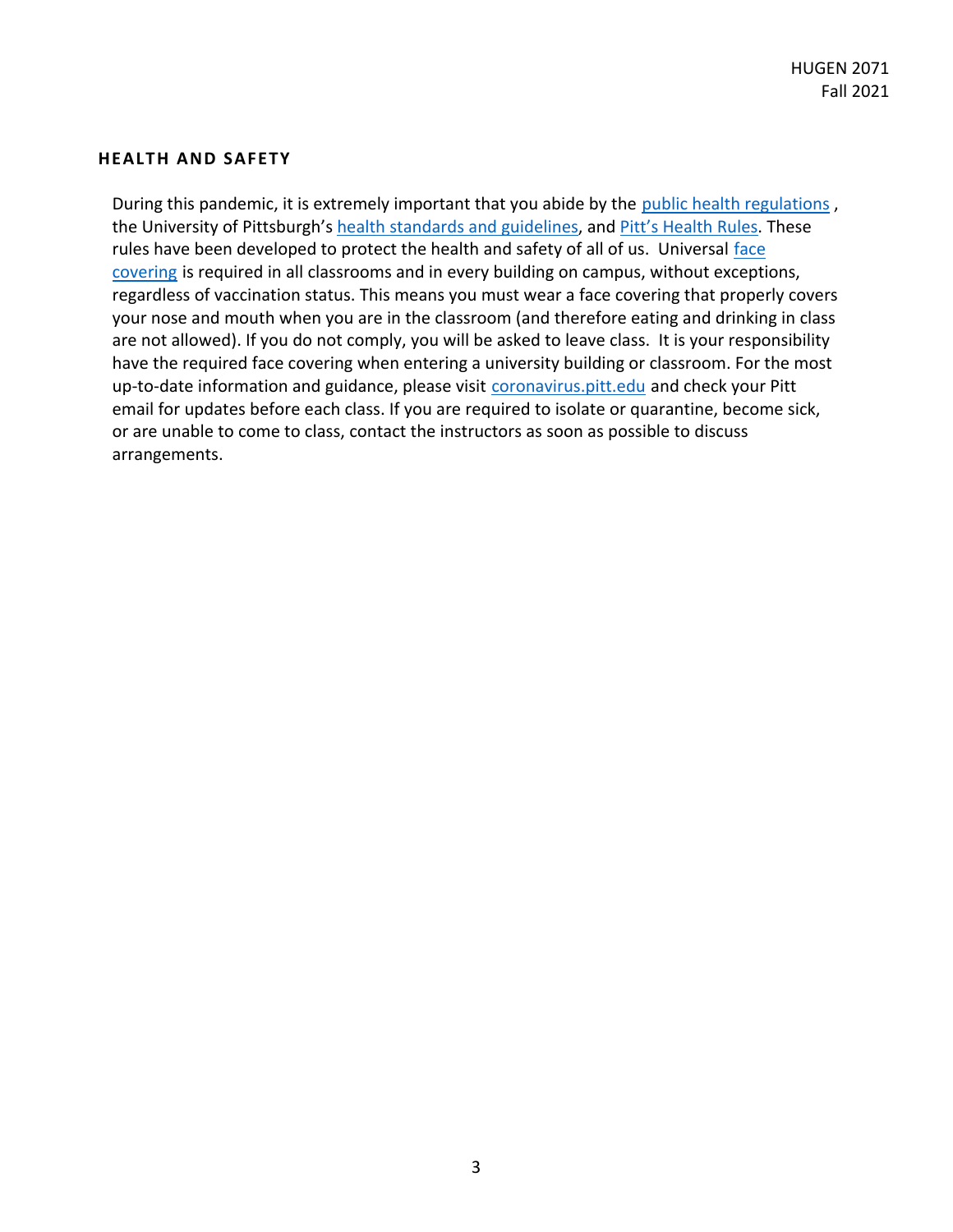## **EVALUATION AND GRADING**

Evaluation will be based on the following components:

## *Online Syllabus Review*

There will be one (1) online syllabus review. It will consist of a series of questions posed online through a Google Form about the syllabus.

The online syllabus review is passed by correctly answering 80% of its questions.

The initial deadline for submission of the online syllabus review is Friday Sept 3 at 1:30 PM. A failed syllabus review can be retaken as many times as is necessary to pass it until Wed Sep 8 at 11:00 AM. Retaking the syllabus review does not use mulligans (described in the late policy below).

## *Engagement Questions and Comments*

For some classes this term, we will ask you to submit at least two questions or comments on the readings or videos prior to class. These questions or comments demonstrate engagement with and aid you in keeping up with the course material.

Engagement questions and comments will be due one (1) hour before class. Credit will be awarded for those questions and comments that show good faith engagement with the material. Comments can include describing what you learned that was new or summaries of what you think was most valuable or useful from the reading or video.

To earn an A in the class you must submit two questions or comments for 90% or more of the times required. To earn a B,  $\geq$  80% of the times; to earn a C,  $\geq$  70% of the times; to earn a D, ≥ 60% of the times.

## *Homework Assignments*

There will be approximately ten (10) homework assignments during the term. Each homework assignment will ask you to complete coding tasks that reflect what is being learned in class.

Homework assignments will be due twenty-four (24) hours before class. A late assignment receives 0 points, unless you use a late policy mulligan, described in the assignment late policy below, for one (1) twenty-four (24) hour extension. An assignment submitted after the extension receives 0 points.

There are limited opportunities to make up a poorly completed assignment, described in the make-up assignment policy below.

We will be discussing solutions to the homework assignments in class, so it is essential that they are submitted on time.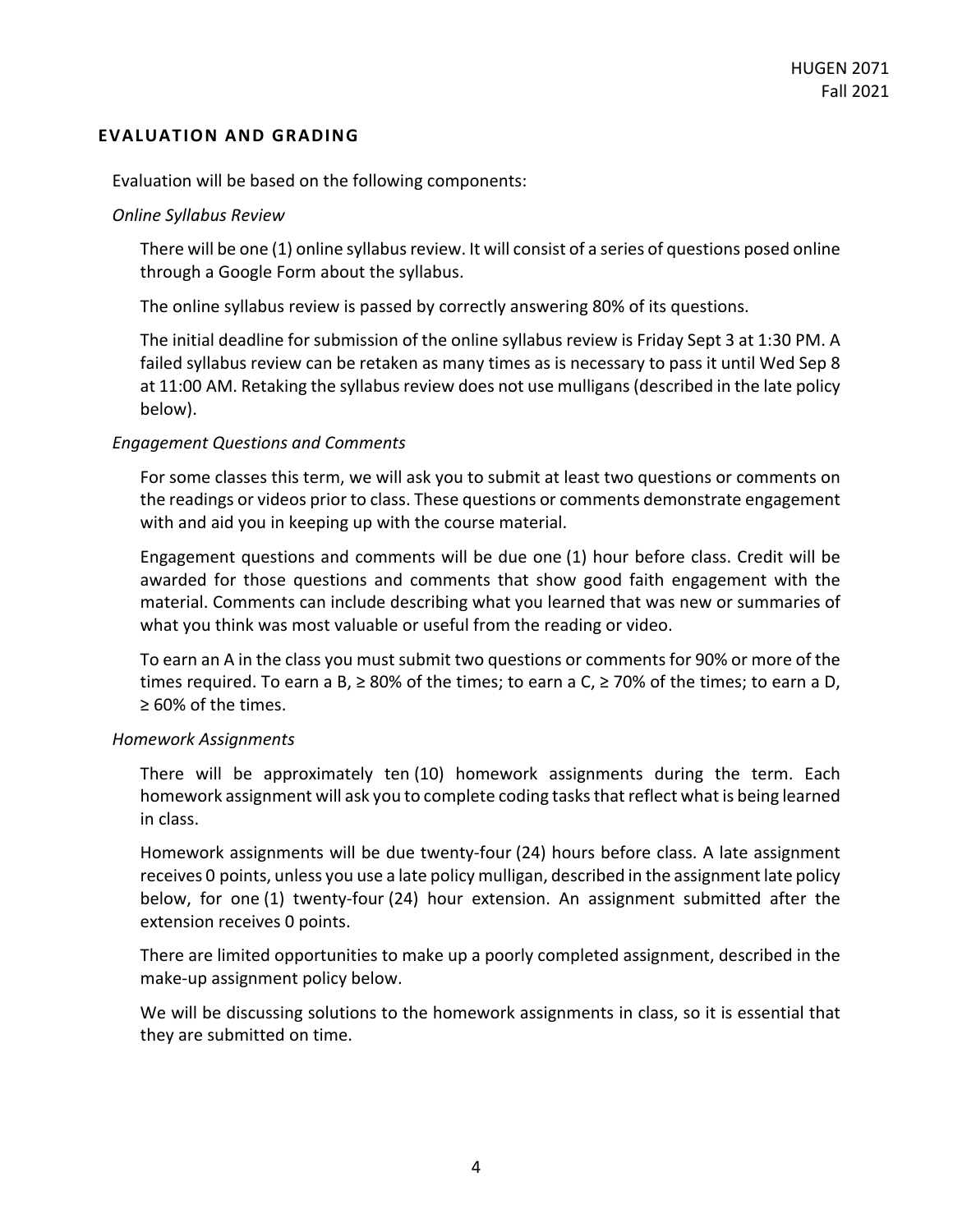To earn an A in the class you must pass 90% or more of the tasks across all of the homework assignments. To earn a B,  $\geq 80\%$  of the tasks; to earn a C,  $\geq 70\%$  of the tasks; to earn a D, ≥ 60% of the tasks.

## *Projects*

A common but not unchallenging task in working with large genetic data sets is cleaning and preparing them for deposition in the National Institutes of Health Database of Genotypes and Phenotypes (dbGaP). All NIH-funded projects that generate large-scale data must place such data into dbGaP once the data are cleaned.

# *Midterm Project* · *Processing and Structures for Phenotypes*

The midterm project of this course asks the students to prepare mock phenotype data for deposition into dbGaP. This includes merging, cleaning, and validating the data, as well as creating a data dictionary that describes the data.

# *Final Project* · *Processing and Structures for Genotypes*

The final project of this course asks the students to prepare mock genotype data for deposition into dbGaP. This includes merging, cleaning, and validating genotypes and placing them in the format required for submission to dbGaP.

The specifications for achieving A, B, C, and D level work on the projects will be provided when the projects go live later in the term.

Both projects must be turned in on time. Think of these hard deadlines as being similar to inflexible grant deadlines that are frequently encountered in research. If exigent circumstances arise that require extensions or exceptions beyond this policy, please contact Drs. Weeks or Minster at your earliest opportunity.

## **Late Policy Mulligans**

We expect homework assignments to be handed in on time, so that we can freely discuss the solutions to the homework assignments in class.

Each student begins the term with three (3) late policy "mulligans." A late policy mulligan can be used for a single 24-hour extension on a homework assignment (extending the due-date to immediately before class rather than 24 hours before).

No late policy mulligans are necessary for the syllabus review.

No late policy mulligans can be used for the engagement questions and comments.

If exigent circumstances arise that require extensions or exceptions beyond this policy, please contact Drs. Weeks or Minster at your earliest opportunity.

## **Make-Up Assignment Policy Mulligans**

Each student begins the term with two (2) make-up assignment "mulligans." A mulligan can be used to submit a make-up assignment to replace a poorly completed homework assignment.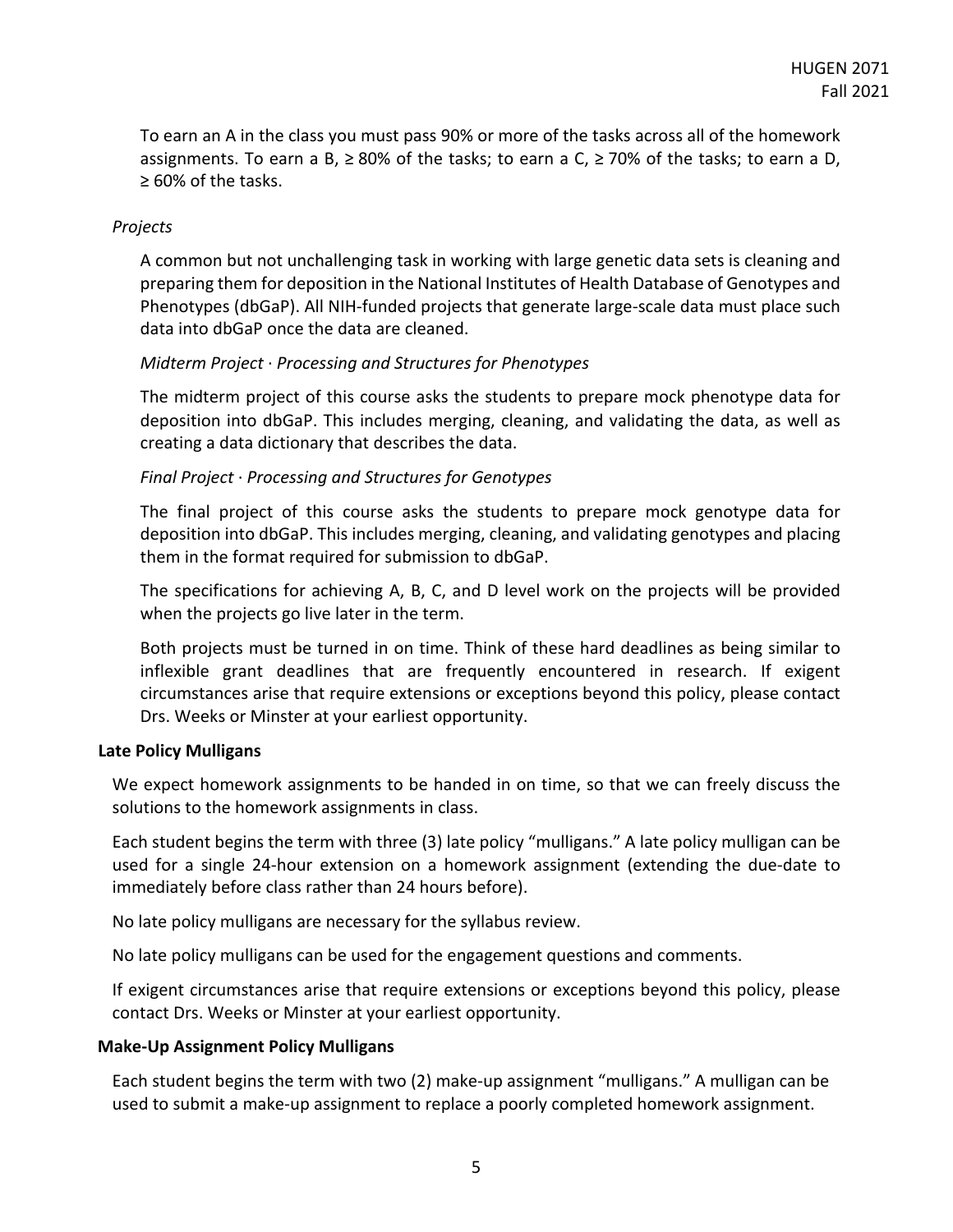The make-up assignments will consist of reviewing missed assignment questions, what the objective behind the question was, writing a description of what went wrong when trying to answer the question, and the creation of a new homework question and answer that could achieve the same objective. It is due within 72 hours after the graded homework has been returned to you.

No make-up assignment policy mulligans are necessary for the syllabus review.

No make-up assignment policy mulligans can be used for the engagement questions and comments.

If exigent circumstances arise that require extensions or exceptions beyond this policy, please contact Drs. Weeks or Minster at your earliest opportunity.

## **Grading**

The grade for the class is determined by meeting all of the requirement for that particular grade given below:

| Assessment                  | Earn D     | Earn C | Earn B | Earn A |
|-----------------------------|------------|--------|--------|--------|
| Syllabus quiz               | $\sqrt{ }$ |        |        |        |
| <b>Engagement questions</b> | 60%        | 70%    | 80%    | 90%    |
| Homework assignments        | 60%        | 70%    | 80%    | 90%    |
| Midterm project             | *          | $**$   | $***$  | ****   |
| Final project               | *          | $**$   | $***$  | ****   |

\* D-level work on the project

\*\* C-level work on the project

\*\*\* B-level work on the project

\*\*\*\* A-level work on the project

To be specified upon assignment of the projects.

You must meet all thresholds to earn a grade, i.e., to earn an A you must achieve A-level work on every assessment across the class. Passing the syllabus quiz, submitting engagement questions for 85% of the required times, achieving 91% across the homework assignments, and completing A-level work on both projects will earn only a B, because the engagement in the course was at the B level.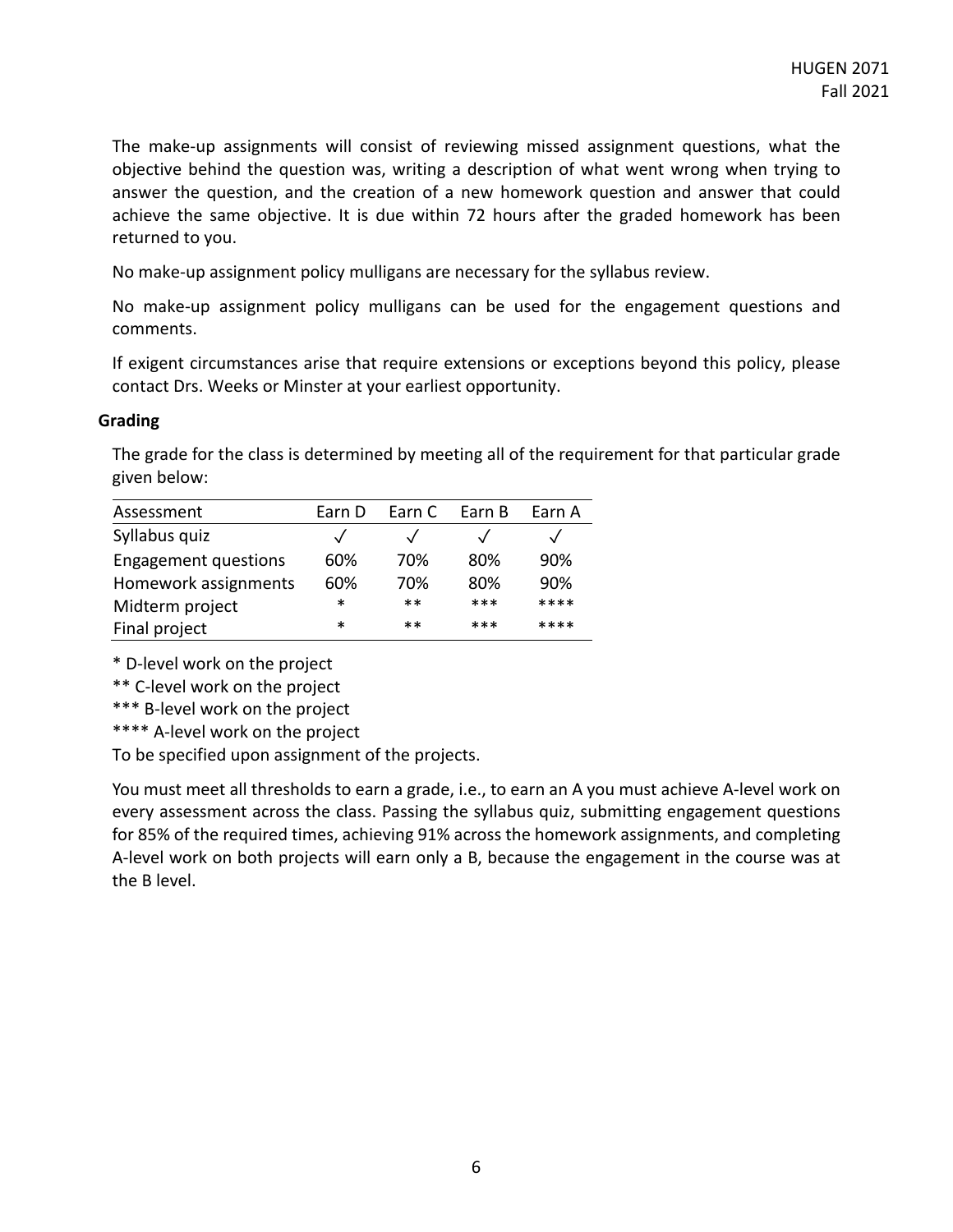## **SCHEDULE**

*Note that assigned readings may be updated throughout the term.*

### 8/27/2021 Fri:**Introduction and Overview**

Instructor: Jon Chernus

## Required Reading:

Barnes (2007) Chapter 1

Carey MA, Papin JA. Ten simple rules for biologists learning to program. *PLoS Comput Biol*. 2018;14(1): e1005871.

doi.org/10.1371/journal.pcbi.1005871

Dudley JT, Butte AJ. A quick guide for developing effective bioinformatics programming skills. *PLoS Comput Biol*. 2009;5(12):e1000589. doi.org/10.1371/journal.pcbi.1000589

### Learning objectives:

Review the syllabus Describe bioinformatics List various type of data used in genetics

8/31/2021 Tue: **Genetic Information & dbGaP**  Instructor: Jon Chernus

## Required Reading:

Mailman MD, Feolo M, Jin Y, *et al*. The NCBI dbGaP database of genotypes and phenotypes. *Nat Genet*. 2007;39(10):1181-1186.

doi.org/10.1038/ng1007-1181

Tryka KA, Hao L, Sturcke A, *et al*. NCBI's Database of Genotypes and Phenotypes: dbGaP. *Nucleic Acids Res*. 2014;42(Database issue):D975-D979.

doi.org/10.1093/nar/gkt1211

Wong KM, Langlais K, Tobias GS, *et al*. The dbGaP data browser: a new tool for browsing dbGaP controlled-access genomic data. *Nucleic Acids Res*. 2017;45(D1):D819-D826. doi.org/10.1093/nar/gkw1139

## Learning objectives:

Describe what genetic information entails Describe how genome-wide SNP data are generated Enumerate the different technologies used in genotyping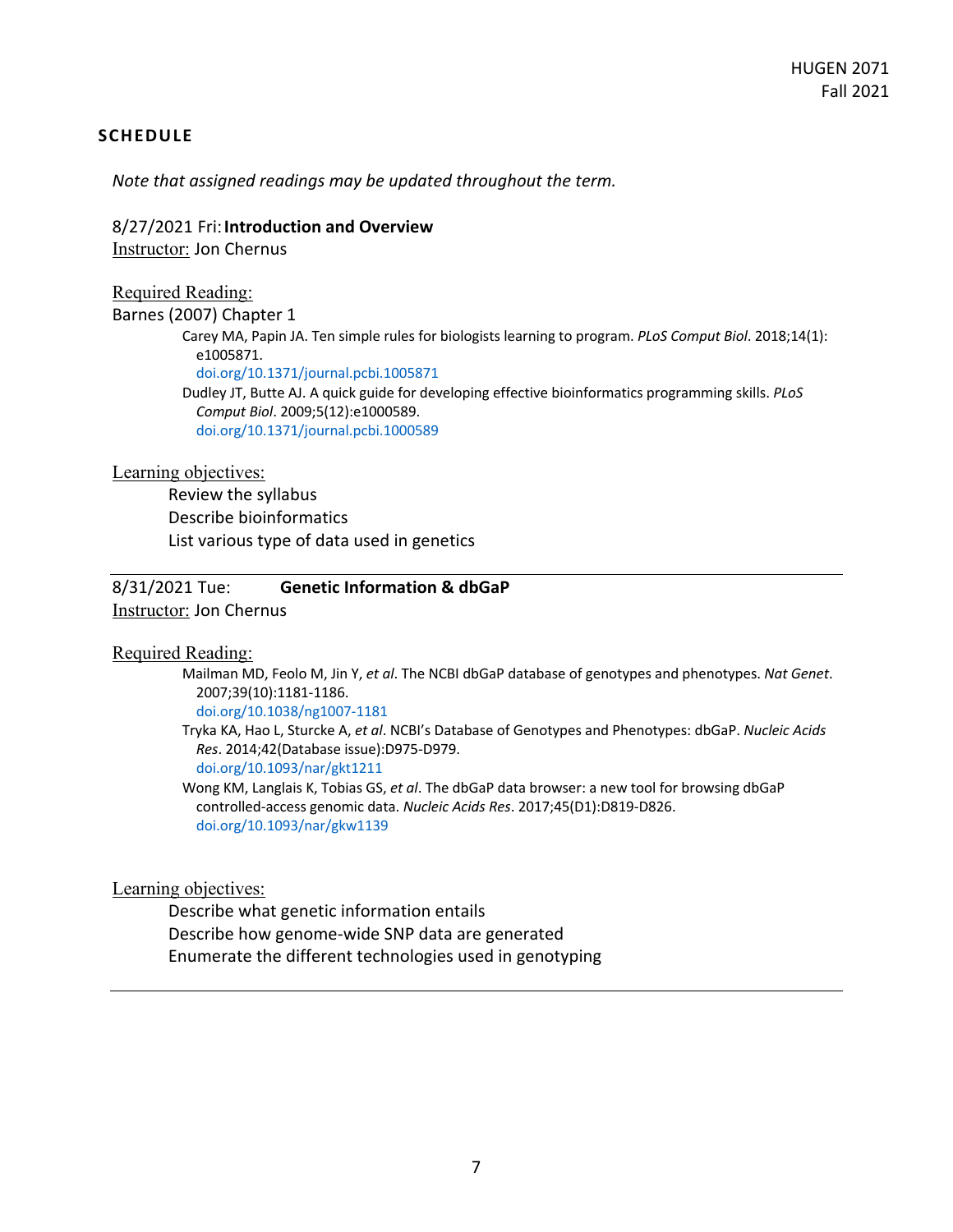# 9/3/2021 Fri: **GitHub**

Instructor: Dan Weeks

## Required Reading:

Happy Git and GitHub for the useR. https://happygitwithr.com/

Perez-Riverol Y, Gatto L, Wang R, *et al*. Ten Simple Rules for Taking Advantage of Git and GitHub. *PLoS Comput Biol*. 2016;12(7):e1004947. doi.org/10.1371/journal.pcbi.1004947

## Learning objectives:

To learn how to use GitHub To learn how to use GitHub Classroom To learn how to use GitHub within RStudio

# 9/7/2021 Tue: **R: Basics**

Instructor: Dan Weeks

Required Reading:

Spector (2008) Chapters 1 & 2; Buffalo (2015) Chapter 8 'R Language Basics', p. 175-193.

# Learning objectives:

To become familiar with the R language and concepts To learn how to read and write data with R To learn control flow: choices and loops

9/10/2021 Fri:**R: Factors, Dates, Subscripting**  Instructor: Dan Weeks

Required Reading: Spector (2008) Chapters 4, 5, 6

Learning objectives:

To learn how to handle factors and dates with R

To learn how to subset data with R

To learn how to manipulate characters with R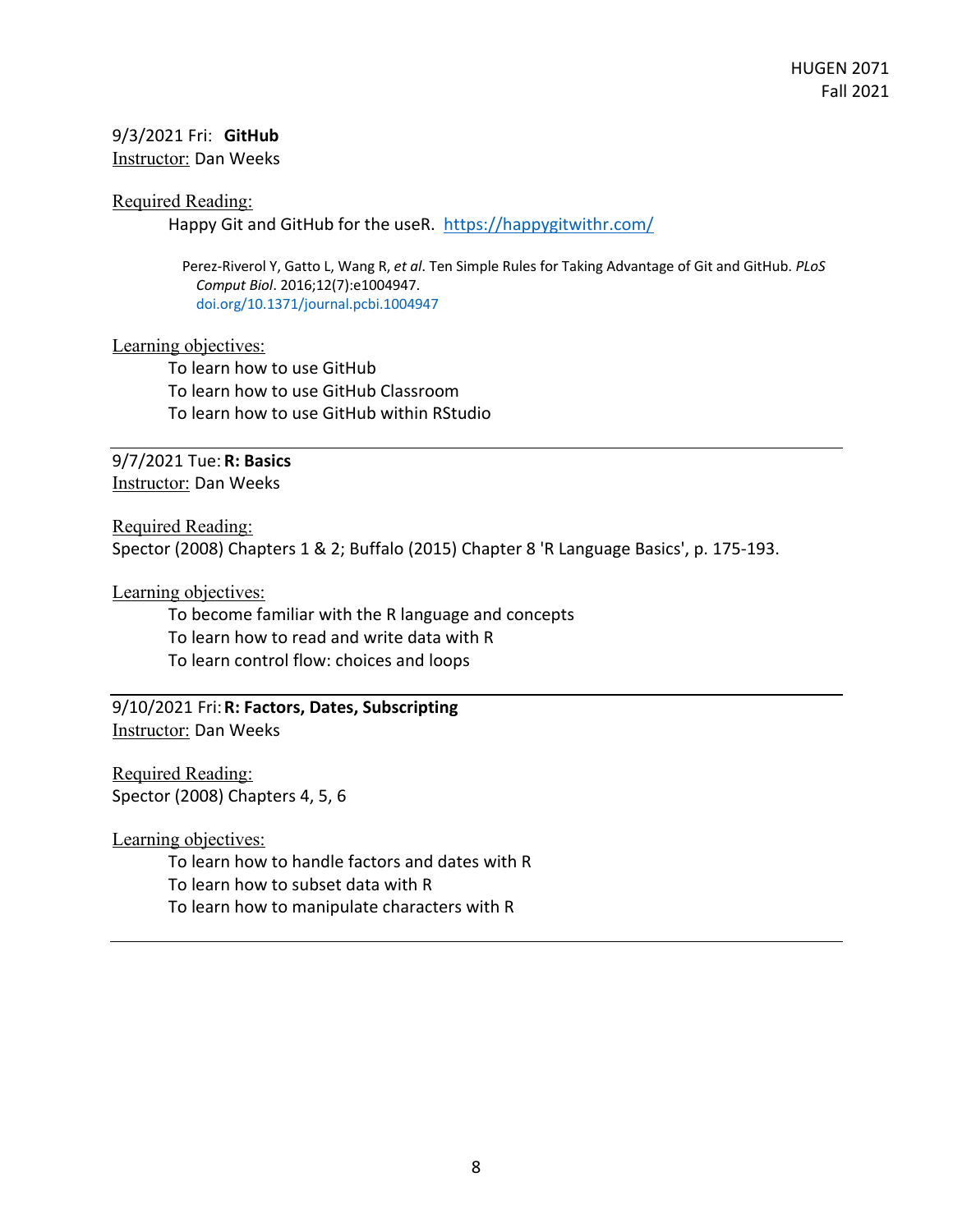9/14/2021 Tue: **R: Character Manipulation**  Instructor: Dan Weeks

Required Reading: Spector (2008) Chapter 7

Learning objectives:

To learn how to handle character data in R To learn how to use regular expressions in R

9/17/2021 Fri:**R: Reproducible Research**  Instructor: Dan Weeks

Required Reading:

Gentleman. Reproducible research: a bioinformatics case study. Statistical applications in genetics and molecular biology (2005) vol. 4 pp. Article2 https://doi.org/10.2202/1544-6115.1034

Learning objectives:

To understand the concepts of reproducible research To learn to use R Markdown

9/21/2021 Tue: **R: Functions and Packages, Debugging R**  Instructor: Dan Weeks

Required Reading: Buffalo (2015) Chapter 8 'Debugging R Code', p. 236-237.

Learning objectives:

To learn how to write R functions and packages To learn how to debug R code

9/24/2021 Fri:**R: Tidyverse**  Instructor: Dan Weeks

Required Reading:

Chapter 4 of "Statistical Inference via Data Science, A moderndive into R and the tidyverse": https://moderndive.com/4-wrangling.html

Learning objectives:

To learn how to use the pipe operator To learn how to use Tidyverse functions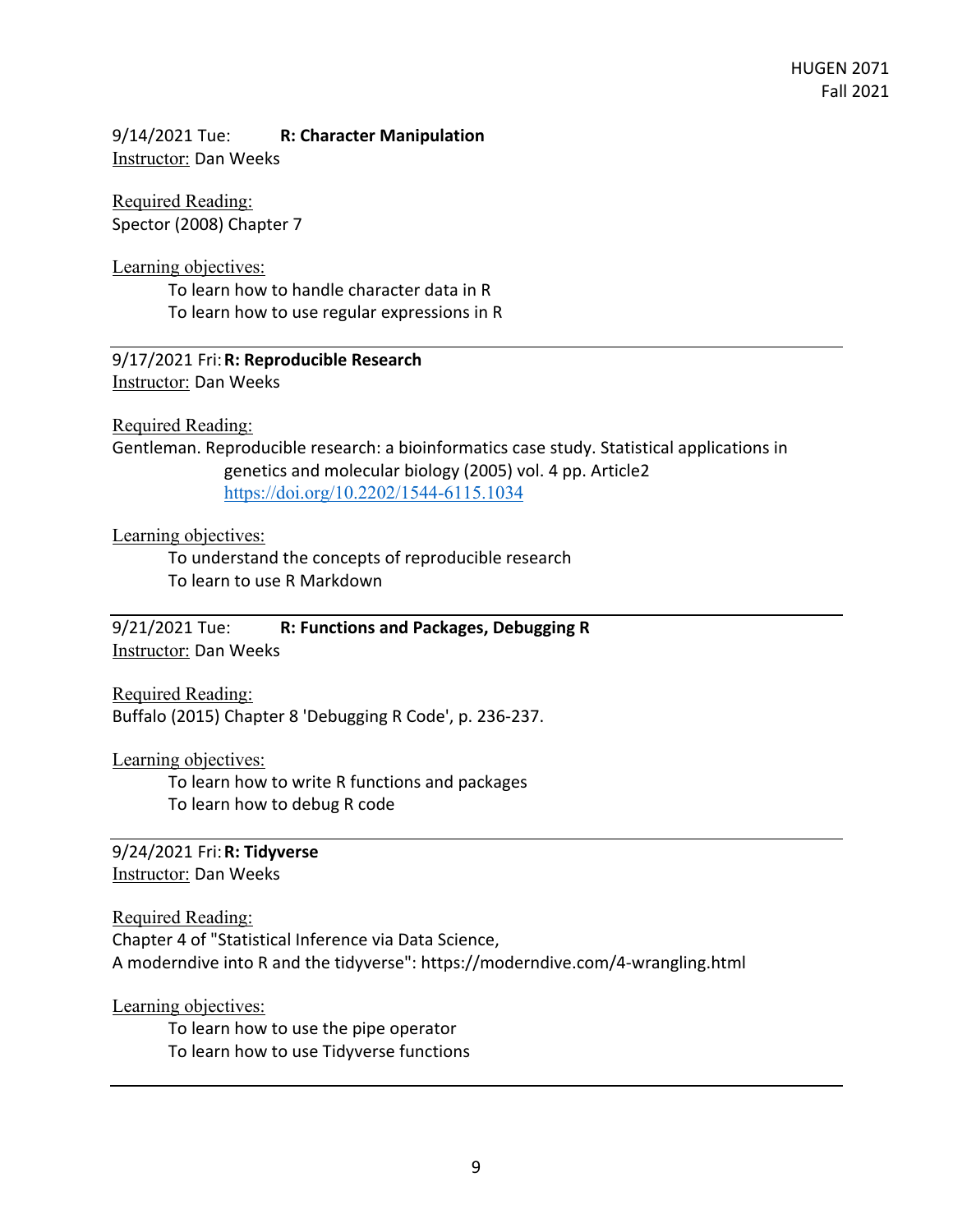9/28/2021 Tue: **R: Recoding and Reshaping Data**  Instructor: Dan Weeks

Required Reading: Spector (2008) Chapters 8 & 9

Learning objectives:

To learn how to reformat and reshape data in R

10/1/2021 Fri:**Merging Data**  Instructor: Dan Weeks

Required Reading: Spector (2008) Chapter 9; Buffalo (2015) Chapter 8 'Merging and Combining Data', p. 219-224.

Learning objectives:

To learn how to merge data using Unix and Python To learn how to use the R 'merge' command

10/5/2021 Tue: **R: Traditional Graphics & Advanced Graphics**  Instructor: Dan Weeks

Required Reading: Wickham (2009) Chapters 2 & 3

Learning objectives:

To learn the basic graphics commands of R To learn the R graphing package ggplot2

10/8/2021 Fri:**R: Exploratory Data Analysis**  Instructor: Dan Weeks

Required Reading: Buffalo (2015) Chapter 8 'Exploring Data Visually with ggplot2', p. 207-219.

Learning objectives:

To learn how to summarize data frames To learn how to visualize missing data patterns To learn how to visualize covariation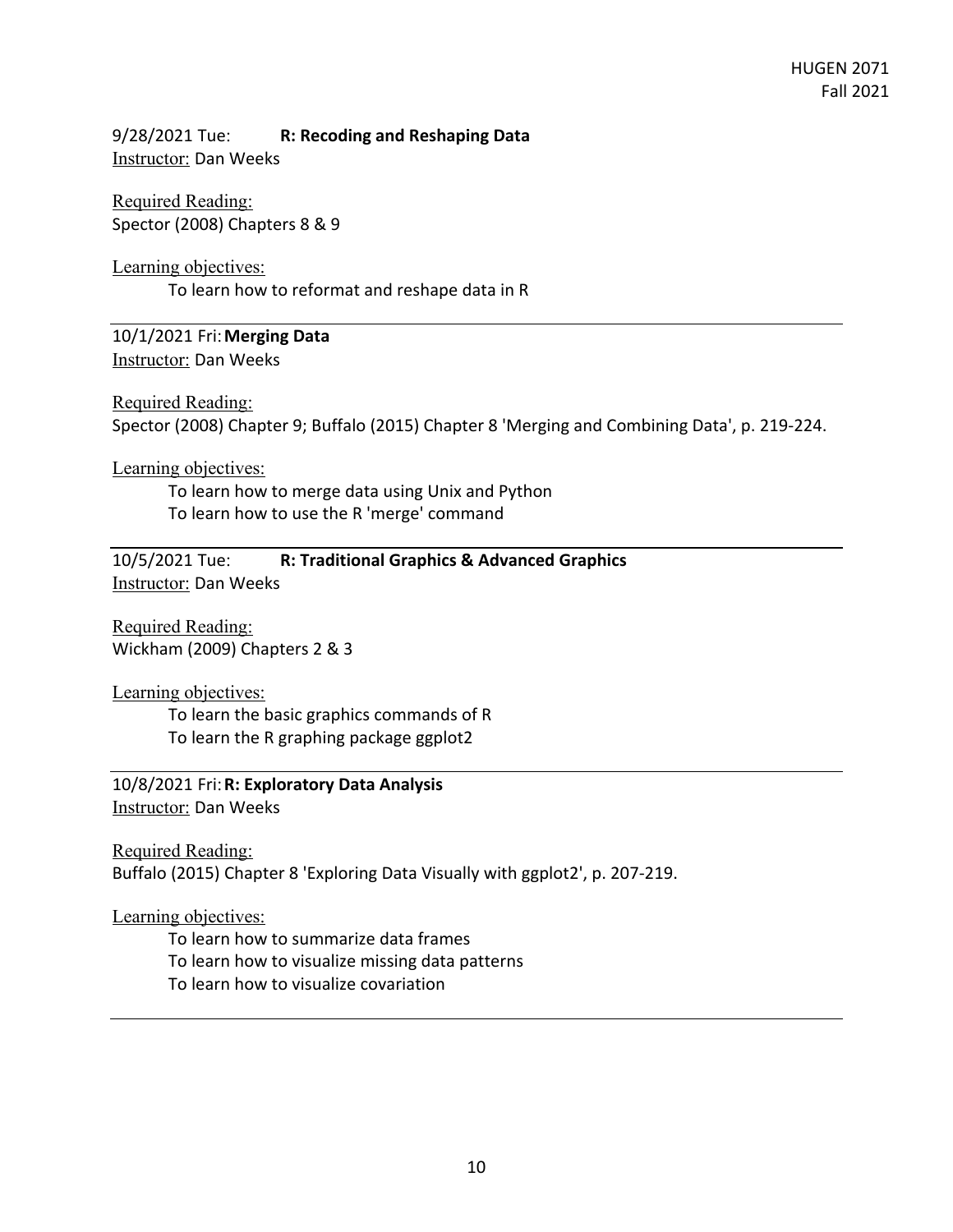10/12/2021 Tue: **R: Interactive and Dynamic Graphics**  Instructor: Dan Weeks

Required Reading: Wickham (2009) Chapters 2 & 3

Learning objectives:

To learn how to use interactive and dynamic graphics to explore your data more

## thoroughly

To learn to use iPlots and Ggobi To learn to use plotly

10/15/2021 Fri: **No class - Fall Break** 

10/19/2021 Tue: **No class -ASHG** 

10/22/2021 Fri: **Data Quality Checking and Filters**  Instructor: Dan Weeks

Learning objectives:

To learn how to check genotype data for quality

10/26/2021 Tue: **PLINK & PLINK Format**  Instructor: Ryan Minster

Required Reading: Midterm Project Due

Learning objectives: Describe PLINK formats Create PLINK datafiles Use PLINK to perform genetic association testing

10/29/2021 Fri: **Unix: Basics, Streams, Redirection, & Pipe Instructor: Jon Chernus** 

Required Reading: Buffalo (2015) Chapter 3

Learning objectives:

To learn basic Unix commands To learn how streams operate in Unix To learn out to pass streamed data from program to program in Unix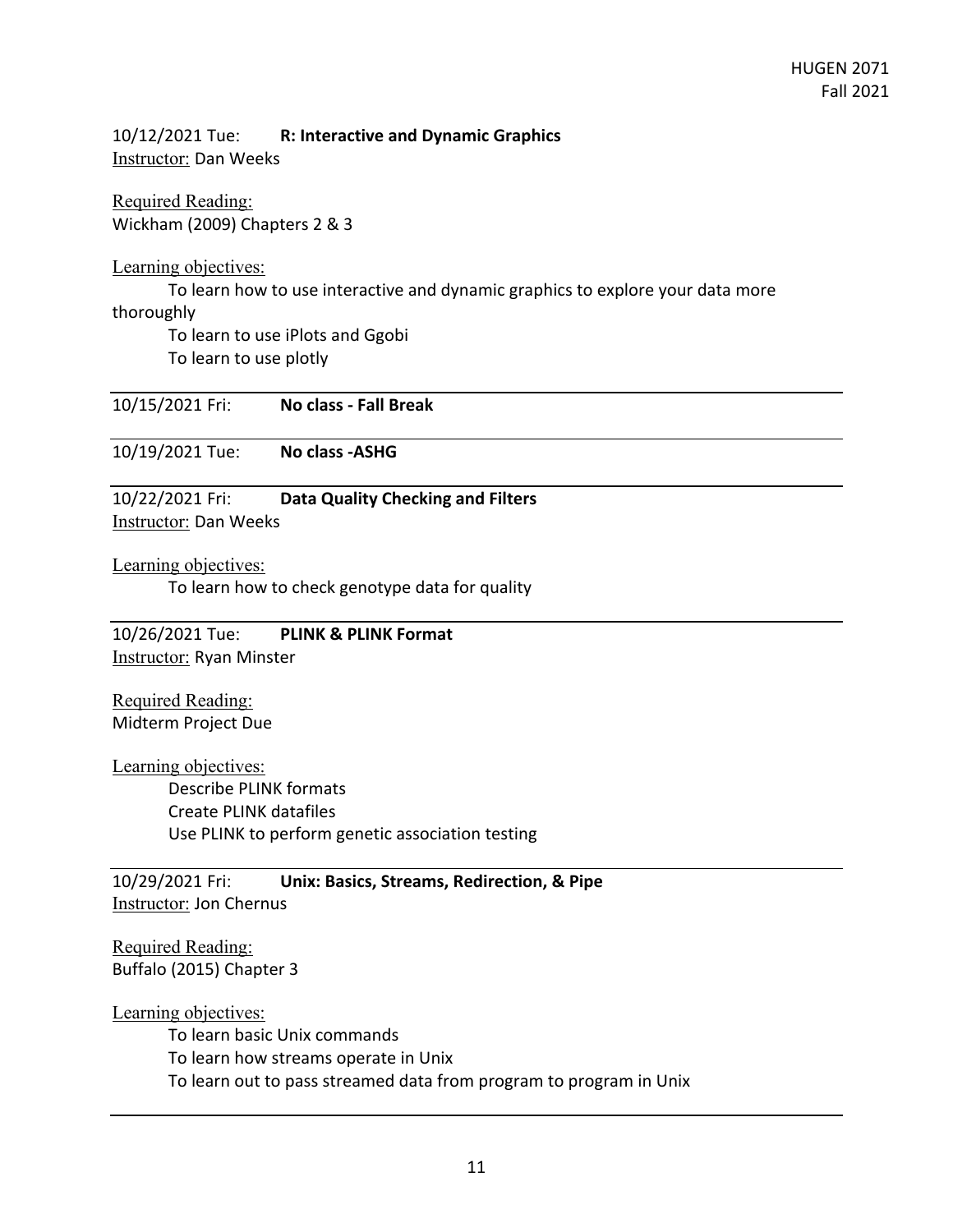11/2/2021 Tue: **Unix: Interacting with Processes, Cluster Jobs, Shell Scripting**  Instructor: Jon Chernus

Required Reading: Buffalo (2015) Chapter 7

Learning objectives:

To learn how to interact with running processes

To learn about the cluster and how to submit jobs there

To learn how to write a script that can run in Unix

11/5/2021 Fri:**Unix: Data Manipulation**  Instructor: Jon Chernus

Required Reading: Buffalo (2015) Chapter 12

Learning objectives: To learn Unix tools like sed and awk that can be used to manipulate data

11/9/2021 Tue: **Unix: Pipes & Parallelization**  Instructor: Jon Chernus

Required Reading: Buffalo (2015) Chapter 12

Learning objectives:

To learn to string programs together to process data To learn how to parallelize functions in Unix

11/12/2021 Fri: **Unix: Scripting, Control Structures and Variables**  Instructor: Jon Chernus

Learning objectives:

To learn how to use control structures in Unix scripting To learning how to use variables in Unix

11/16/2021 Tue: **Genetic Data Structures Instructor: Ryan Minster** 

Learning objectives:

To learn about what genetic data is stored and principles for storing it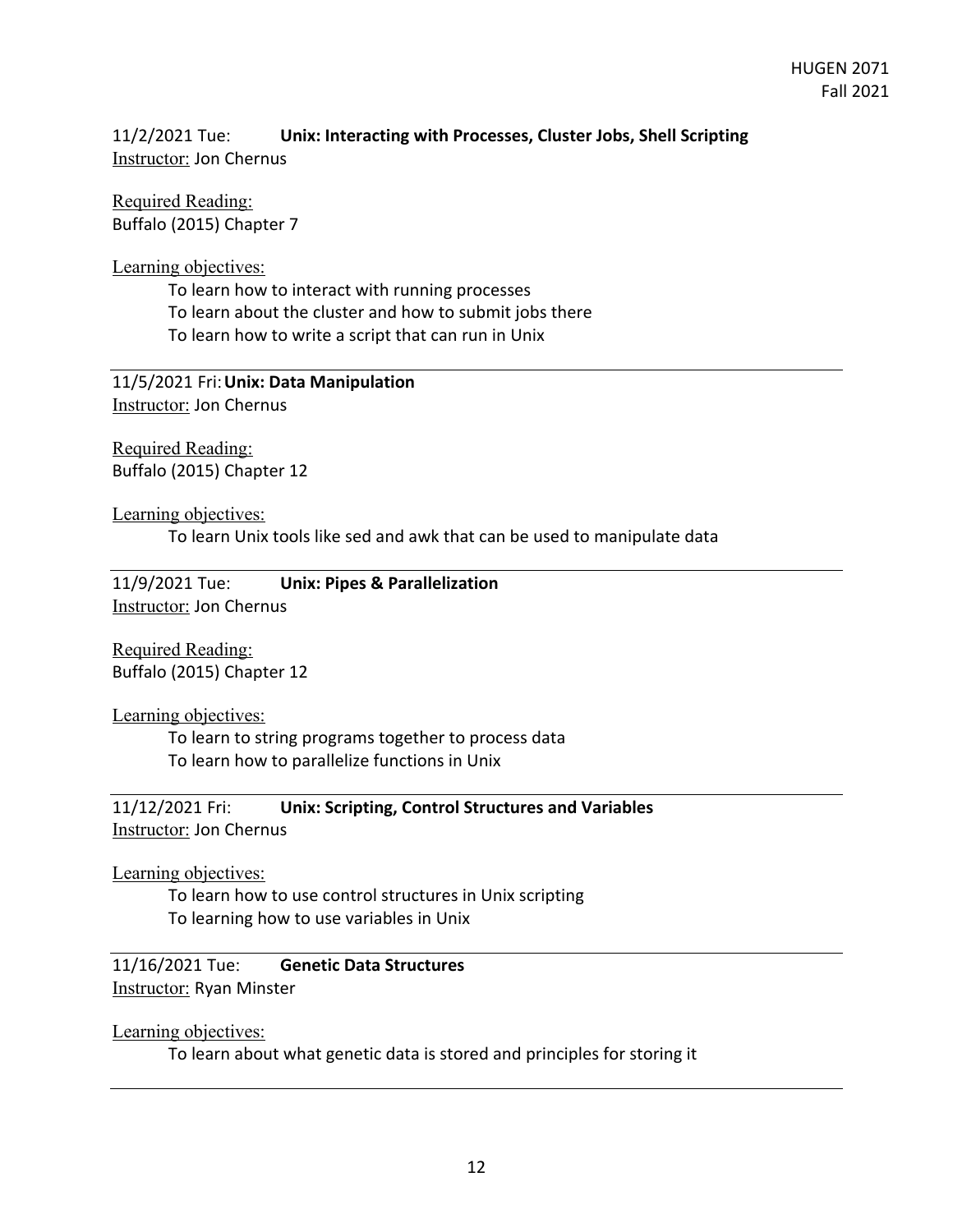# 11/19/2021 Fri: **PLINK Advanced**  Instructor: Ryan Minster

## Learning objectives:

To learn how to use PLINK to manipulate data files

11/23/2021 Tue: **No class - Thanksgiving** 

Thanksgiving

11/26/2021 Fri: **No class - Thanksgiving** 

Thanksgiving

11/30/2021 Tue: **SAM & samtools Instructor: Ryan Minster** 

Learning objectives:

To learn about SAM data format for sequence data To learn about samtools to manipulate SAM data files

12/3/2021 Fri:**VCF, bcftools, vcftools** 

Instructor: Ryan Minster

Learning objectives:

To learn about VCF data format To learn about bcftools and vcftools for manipulating VCF files

12/7/2021 Tue: **Genetic Data in R, GDS**  Instructor: Jon Chernus

Learning objectives:

To learn about data structures in R for storing genetic data To learn about the GDS format

12/10/2021 Fri: **Mega2**  Instructor: Dan Weeks

Learning objectives:

To learn about programs for convert data from one format to another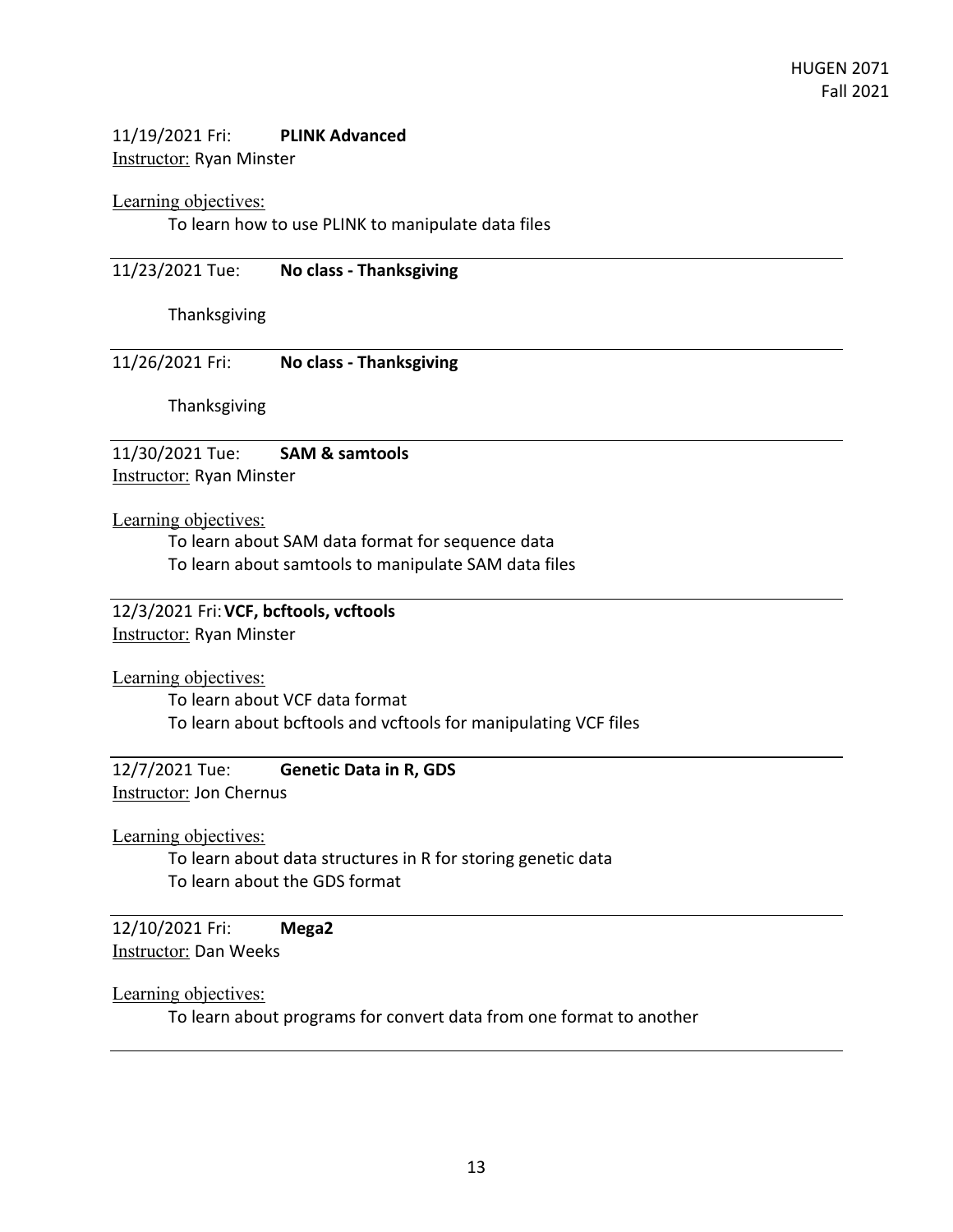12/14/2021 Tue: **Help with Final Project**  Instructor: Jon Chernus

12/16/2021 Thursday:

Final Project Due at 12 noon

12/17/2021 Fri: **No Class** 

## **COURSE MATERIALS**

## **Required Software (All available free online)**

Web Browser

R *r-project.org* R Studio *rstudio.com*

| Pulse Secure    | <b>GitHub Classroom</b> |
|-----------------|-------------------------|
| pulsesecure.net | classroom.github.com    |

## **Required Readings (All available free online thru the University of Pittsburgh)**

To access materials, go to hsls.pitt.edu/remote and follow the instructions under "Remote access tip for Pitt users." The bookmarklet there is one of the easiest ways to quickly access materials for which Pitt has current subscriptions and that are available to you as a member of the University of Pittsburgh.

*Bioinformatics for Geneticists* Editor: Michael R. Barnes DOI: 10.1002/9780470059180 Web access: *onlinelibrary.wiley.com/book/10.1002/9780470059180*

*Bioinformatics Data Skills* Author: Vince Buffalo Publisher: O'Reilly 2015 Web access: *www.oreilly.com/library/view/bioinformatics-data-skills/9781449367480/?ar*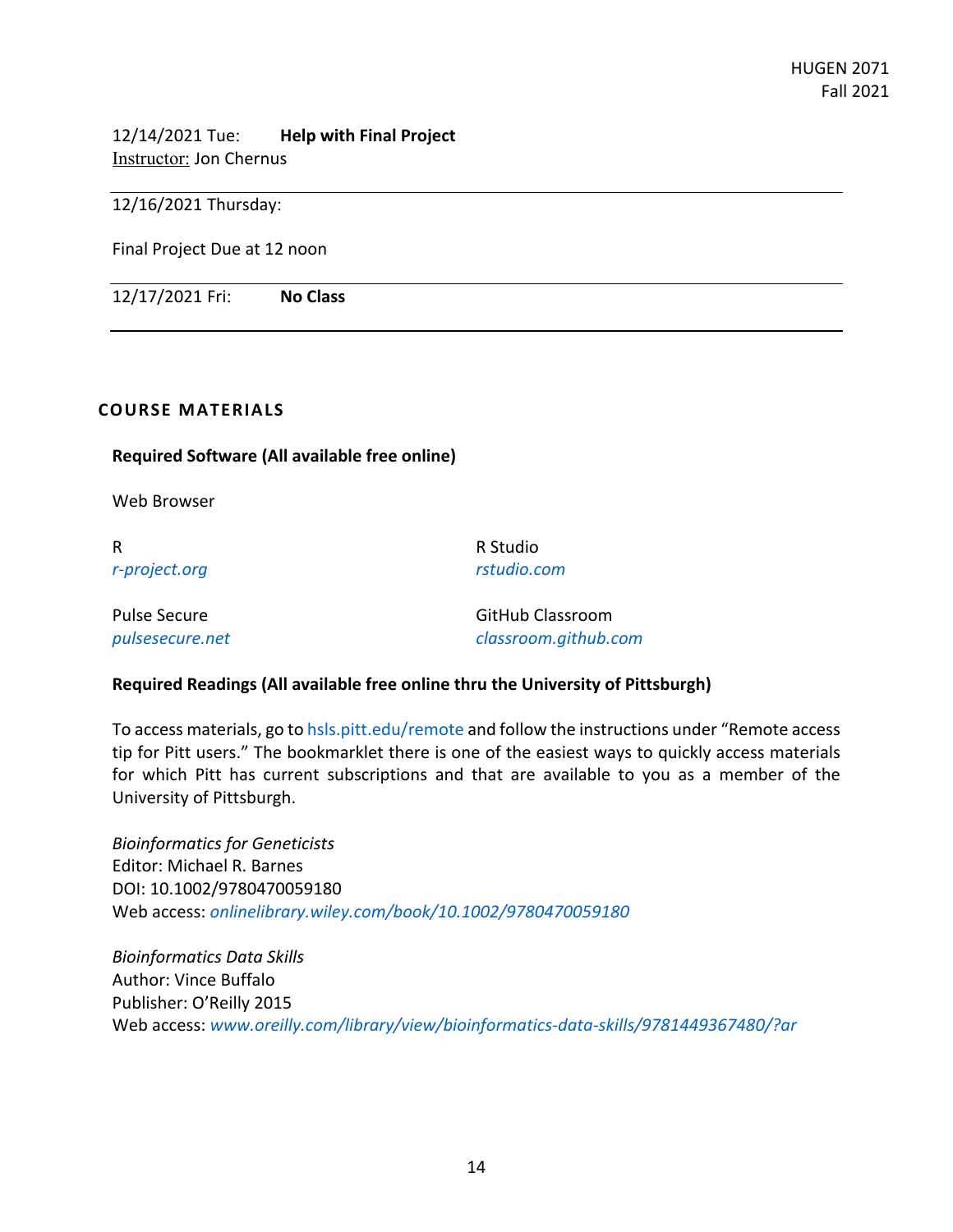*Data Manipulation with R* Author: Spector, Phil. Publisher: New York: Springer, c. 2008. Web access: *ebookcentral.proquest.com/lib/pitt-ebooks/detail.action?docID=371639#*

*ggplot2: Elegant Graphics for Data Analysis*  Author: Wickham, Hadley Publisher: New York: Springer Aug. 2009 Web access: *doi.org/10.1007/978-0-387-98141-3*

# **Supplemental Readings/Bibliography (Optional, All available free online thru the University of Pittsburgh)**

*Introductory Statistics with R* Author: Dalgaard, Peter. Publisher: New York: Springer, c. 2002. Web access: *ebookcentral.proquest.com/lib/pitt-ebooks/detail.action?docID=3035502#*

*Current Protocols in Bioinformatics*  Editor: Baxevanis AD, Stein LD, Stormo GD, Yates JR Publisher: John Wiley and Sons, Inc., c. 2017 DOI: 10.1002/0471250953 Web access: *onlinelibrary.wiley.com/book/10.1002/0471250953*

*R Programming for Bioinformatics* Author: Robert Gentleman Publisher: Boca Raton : CRC Press, c2009. Web access: https://learning.oreilly.com/library/view/r-programming-for/9781420063677/

*Bioinformatics and Computational Biology Solutions Using R and Bioconductor*  Editors: Robert Gentleman *et al.* Publisher: New York: Springer Science+Business Media, c. 2005. Web access: *link.springer.com/book/10.1007%2F0-387-29362-0*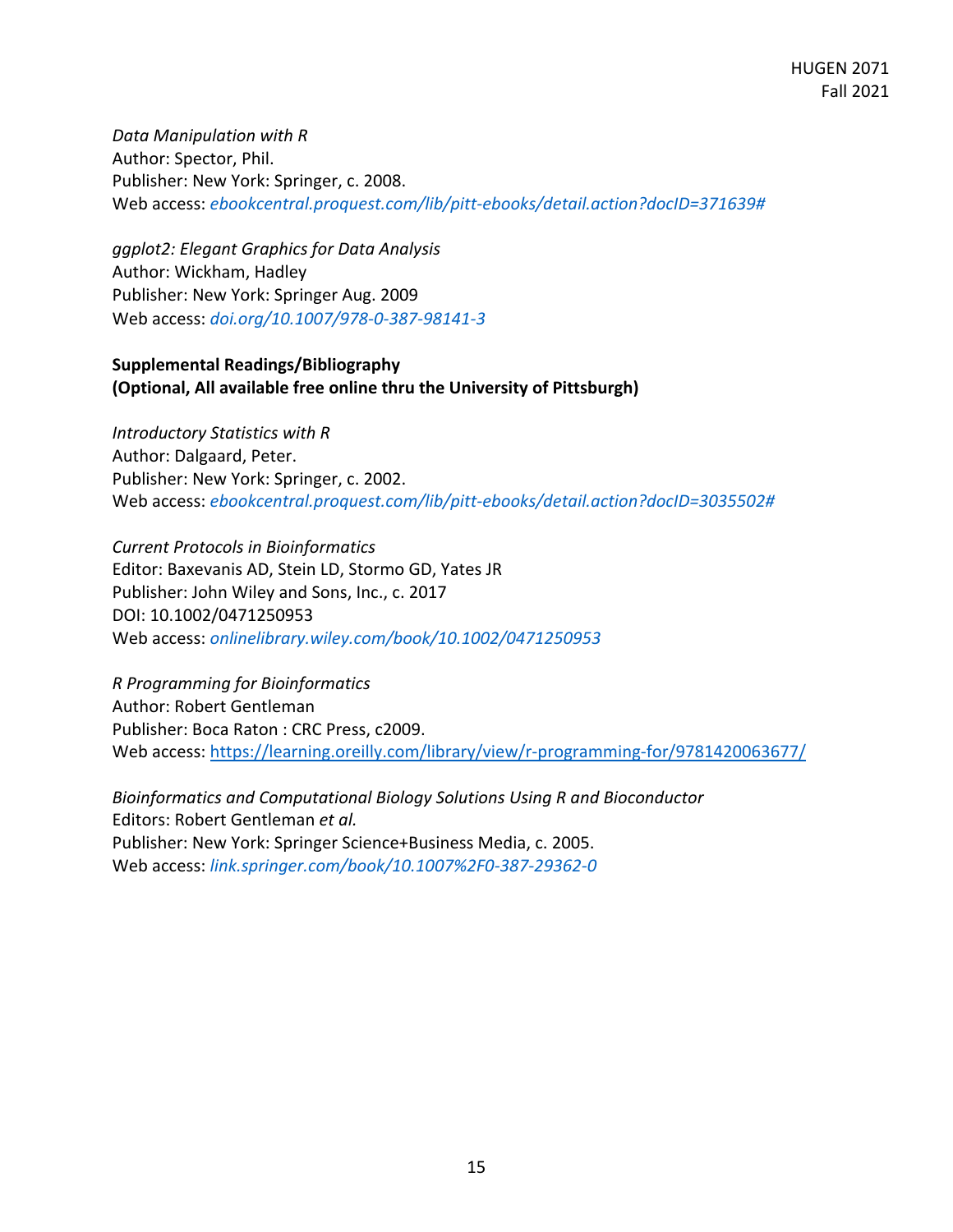## **ACADEMIC POLICIES**

### **Academic Integrity**

All students are expected to adhere to the school's standards of academic honesty. Cheating/plagiarism will not be tolerated. The Graduate School of Public Health's policy on academic integrity, which is based on the University policy, is available online in the Pitt Public Health Academic Handbook. The policy includes obligations for faculty and students, procedures for adjudicating violations, and other critical information. Please take the time to read this policy.

#### **Plagiarism**

#### University policy:

Integrity of the academic process requires that credit be given where credit is due. Accordingly, it is unethical to present as one's own work the ideas, representations, words of another, or to permit another to present one's own work without customary and proper acknowledgement of sources.

A student has an obligation to exhibit honesty and to respect the ethical standards of the profession in carrying out his or her academic assignments. Without limiting the application of this principle, a student may be found to have violated this obligation if he or she:

- 10. Presents as one's own, for academic evaluation, the ideas, representations, or words of another person or persons without customary and proper acknowledgment of sources.
- 11. Submits the work of another person in a manner which represents the work to be one's own.

#### Source

To avoid plagiarism, you must give "customary and proper acknowledgment of sources" by appropriately and clearly identifying which thoughts are yours and which are others, and appropriately citing your sources.

Sophisticated plagiarism detection software will be used in this course. If plagiarism is detected, you will automatically receive a grade of zero for that assignment and the incident will be reported, as required, to your Dean.

### **COVID**-**19 & Public Health**

In the midst of this pandemic, it is extremely important that you abide by public health regulations and University of Pittsburgh health standards and guidelines. **While in class, at a minimum, this means you must wear a face covering** and comply with physical distancing requirements; other requirements may be added by the University during the semester. These rules have been developed to protect the health and safety of all community members. Failure to comply with these requirements will result in you not being permitted to attend class in person and could result in a Student Conduct violation. For the most up-to-date information and guidance, please visit coronavirus.pitt.edu and check your Pitt email for updates before each class.

### **Course Recording**

This class or portions of this class will be recorded by the instructors for educational purposes. These recordings will be shared only with students enrolled in the course via Canvas. These recordings will reside in the cloud and should not be redistributed.

To ensure the free and open discussion of ideas, students may not record classroom lectures, discussions and/or activities without the advance written permission of the instructor, and any such recording properly approved in advance can be used solely for the student's own private use.

### **Copyright Notice**

These materials may be protected by copyright. United States copyright law, 17 USC § 101, *et seq*., in addition to University policy and procedures, prohibit unauthorized duplication or retransmission of course materials. See Library of Congress Copyright Office and the University Copyright Policy.

### **Accommodation for Students with Disabilities**

If you have a disability for which you are or may be requesting an accommodation, you are encouraged to contact both your instructor and Disability Resources and Services, 140 William Pitt Union, 412-648-7890 as early as possible in the term.